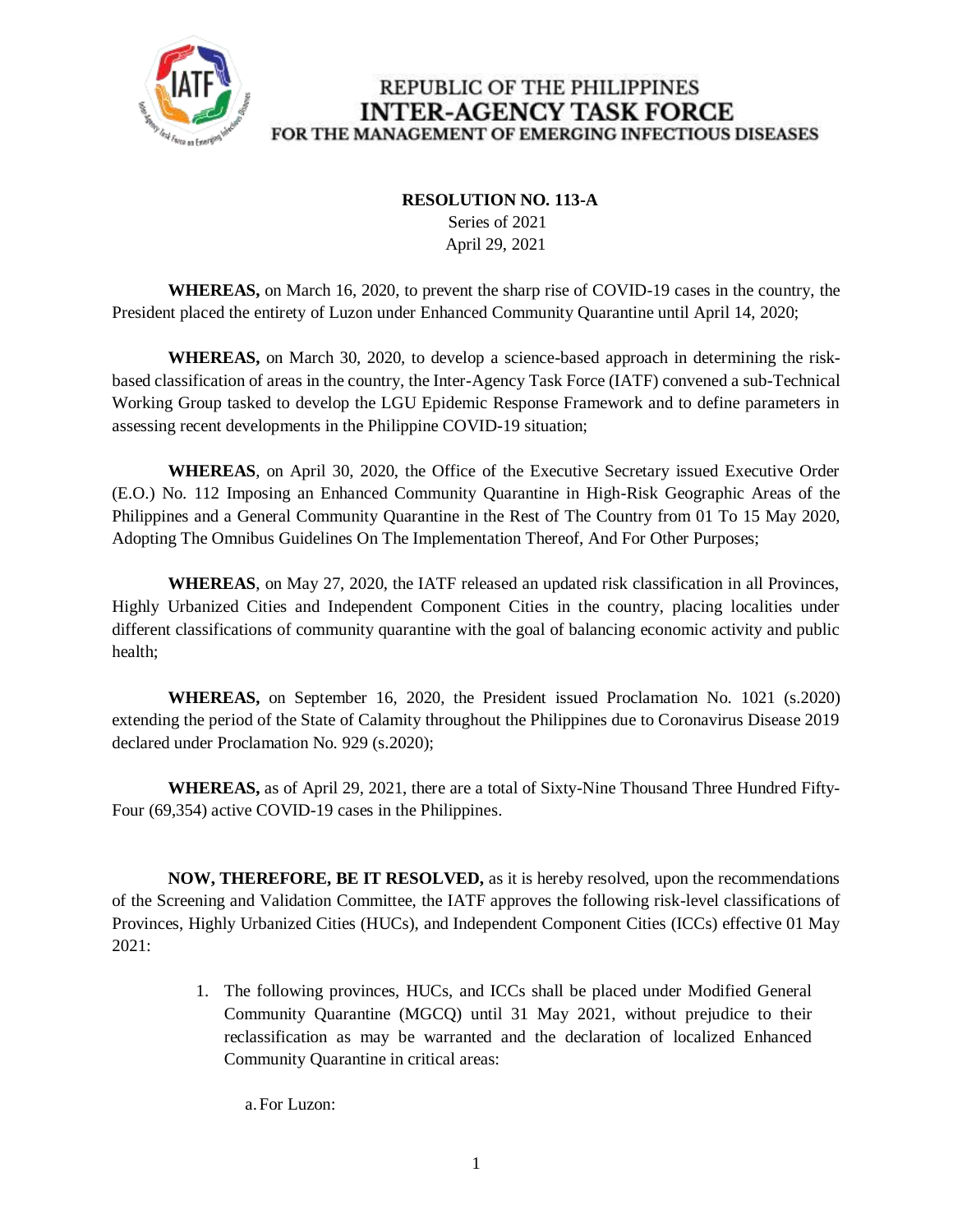

- i. Region I Ilocos Norte, Ilocos Sur, La Union\*, Pangasinan, Dagupan City;
- ii. Batanes,
- iii. Region III Aurora, Bataan, Nueva Ecija, Pampanga, Tarlac, Zambales, Angeles City, Olongapo City;
- iv. Lucena City;
- v. Region IV-B Marinduque, Occidental Mindoro, Oriental Mindoro, Romblon, Palawan; and
- vi. Region V Albay, Camarines Norte, Camarines Sur, Catanduanes, Masbate, Sorsogon, Naga City.

#### b.For the Visayas:

- i. Region VI Aklan\*, Antique\*, Capiz\*, Guimaras\*, Negros Occidental\*, Iloilo\*, Bacolod City\*, and Iloilo City\*;
- ii. Region VII Bohol, Cebu\*, Negros Oriental, Siquijor, Cebu City\*, Lapu-Lapu City\*, Mandaue City\*; and
- iii. Region VIII Biliran, Leyte, Southern Leyte, Eastern Samar, Northern Samar, Western Samar, and Ormoc City.
- c. For Mindanao:
	- i. Region IX Zamboanga del Norte\*, Zamboanga del Sur\*, Zamboanga Sibugay\*, and Zamboanga City\*;
	- ii. Region X Bukidnon, Camiguin, Lanao del Norte, Misamis Occidental, Misamis Oriental, and Cagayan de Oro City\*;
	- iii. Region XI Davao de Oro, Davao del Norte, Davao del Sur, Davao Occidental, Davao Oriental;
	- iv. Region XII North Cotabato, South Cotabato\*, Sarangani, Sultan Kudarat, General Santos City;
	- v. Region XIII (Caraga) Agusan del Norte\*, Agusan del Sur, Dinagat Islands, Surigao del Norte, Surigao del Sur\*, Butuan City; and
	- vi. Bangsamoro Autonomous Region in Muslim Mindanao (BARMM) Basilan, Maguindanao, Sulu, Tawi-Tawi, and Cotabato City.

#### *\* Areas requiring special attention by the local government unit and Regional IATF and the National Task Force*

2. The following provinces, HUCs, and ICCs shall be placed under General Community Quarantine (GCQ) until 31 May 2021, without prejudice to their reclassification as may be warranted and the declaration of localized Enhanced Community Quarantine in critical areas:

a.For Luzon: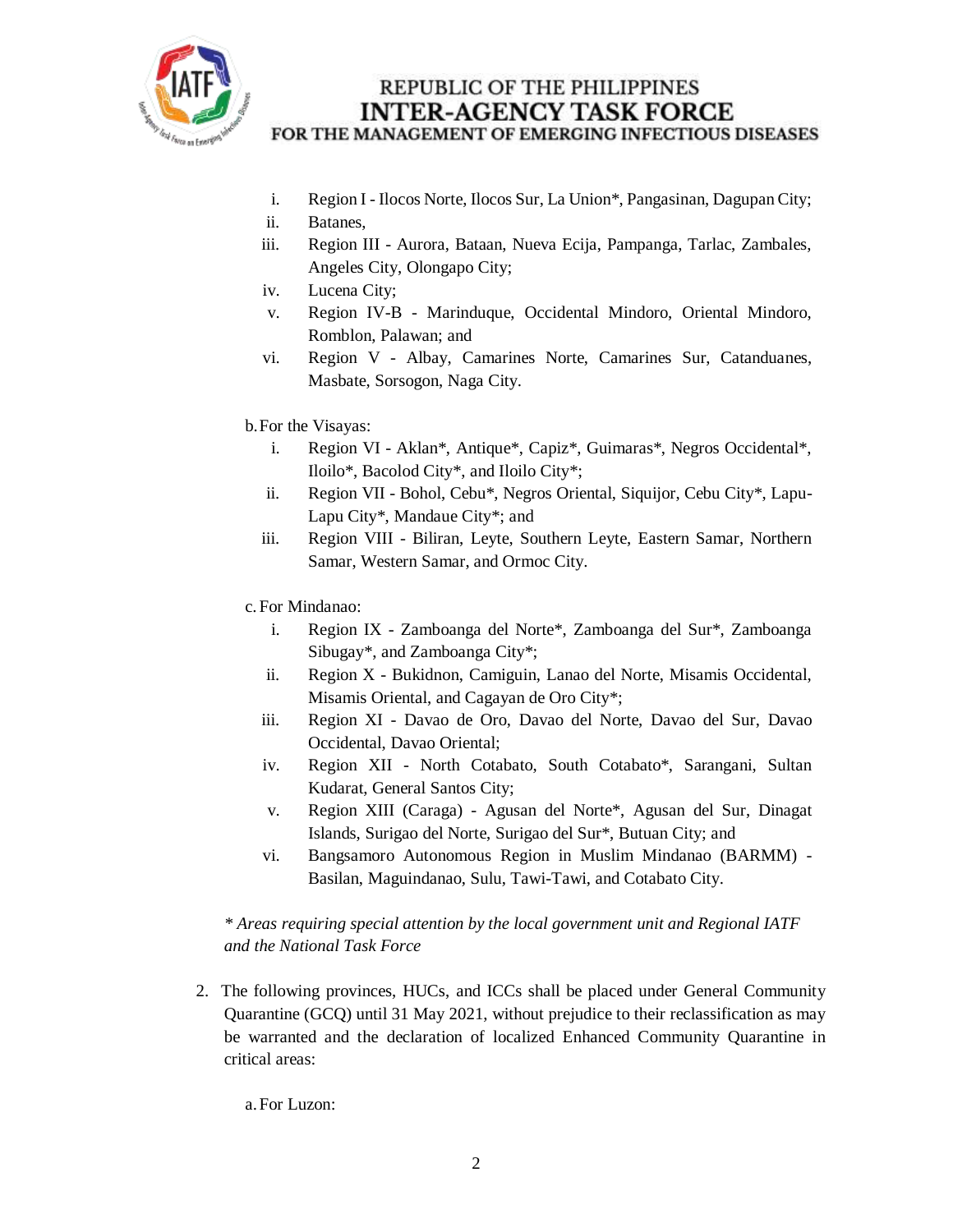

- i. Cordillera Administrative Region Apayao\*, Baguio City\*, Benguet, Kalinga\*, Mt. Province\*;
- ii. Region II: Cagayan, Isabela, Nueva Vizcaya;
- iii. Region IV-A: Batangas and Quezon; and
- iv. Puerto Princesa City

b.For the Visayas, Tacloban City\*;

- c. For Mindanao:
	- i. Iligan City;
	- ii. Davao City\*; and
	- iii. Lanao del Sur.

*\* Areas requiring special attention by the local government unit and Regional IATF and the National Task Force*

3. The following provinces, HUCs, and ICCs shall be placed under Modified Enhanced Community Quarantine (MECQ) until 14 May 2021, without prejudice to their reclassification as may be warranted and the declaration of localized Enhanced Community Quarantine in critical areas:

i. For Luzon:

- a. Cordillera Administrative Region: Abra and Ifugao;
- b. Region II: City of Santiago and Quirino; and
- c. National Capital Region;
- d. Bulacan; and
- e. Region IV-A: Cavite, Laguna, and Rizal
- 4. All areas shall continue to implement the following measures:
	- a. Improved implementation of engineering and administrative controls, especially ventilation standards and actions against crowdings and gatherings;
	- b. Health promotion and strict enforcement of minimum public health standards, especially their uniform implementation in high-risk areas such as healthcare settings, wet markets, supermarkets, government offices, workplaces, and at home, among others;
	- c. The implementation of localized community quarantine and the ramping up of the availability of identified quarantine facilities in priority/critical areas with community transmission, including in private and public establishments, with the concurrence of the RIATF;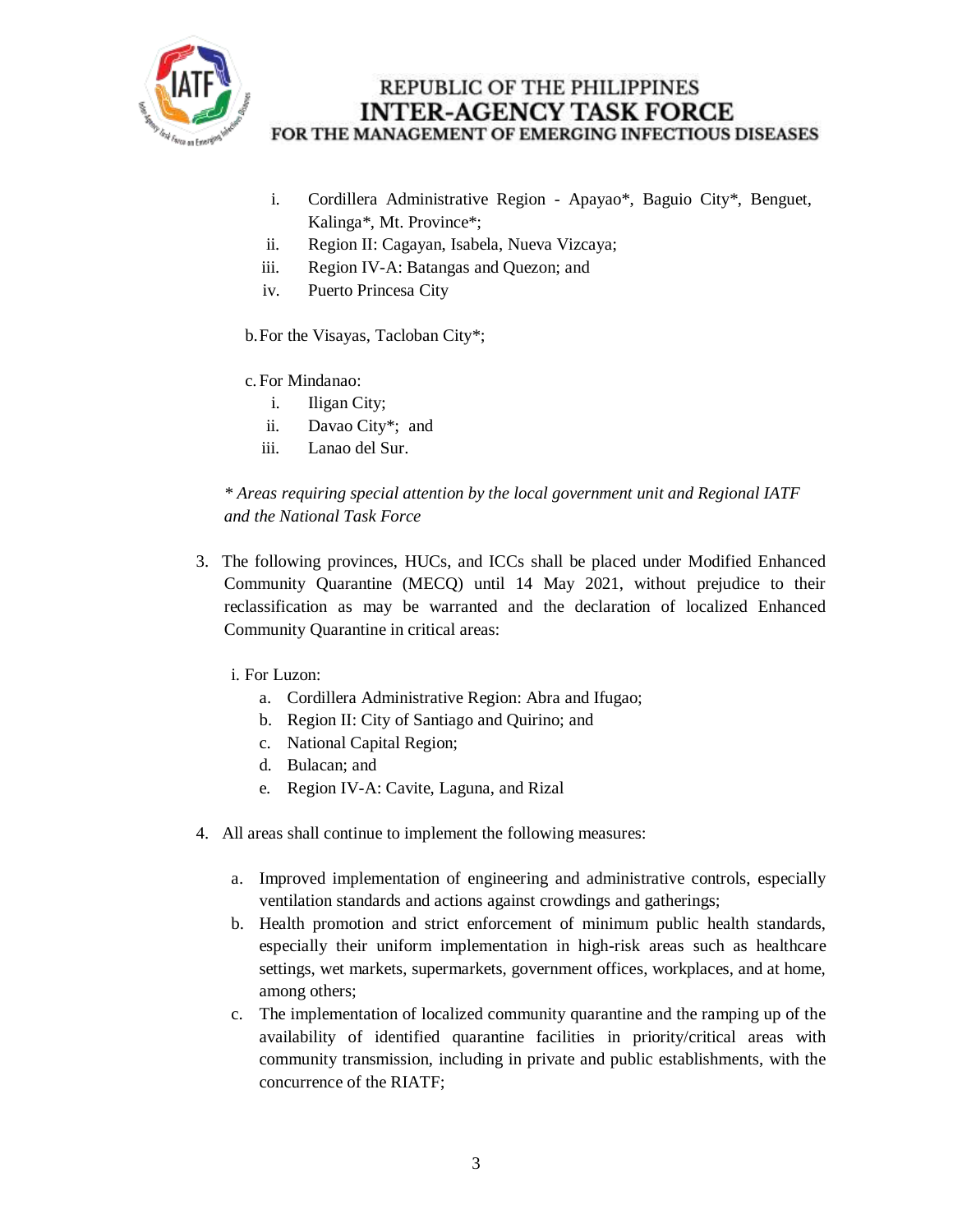

- d. Immediate facility-based isolation of all returning citizens, suspect, and probable cases, and the isolation of persons exhibiting symptoms and individuals awaiting their test results;
- e. Improved distribution of personal protective equipment, and waste management;
- f. Continuous health education on COVID-19 transmissions;
- g. Scaling up of local health systems capacity, especially for community isolation and critical care, including dedicated mechanical ventilators, and Intensive Care Units, isolation, and ward beds for COVID-19 cases; and
- h. Submission of complete and accurate data through COVID-Kaya and the DOH DataCollect.

**RESOLVED FURTHER,** that the Chairperson and the Co-Chairperson shall be duly authorized to sign this Resolution for and on behalf of the Inter-Agency Task Force.

**APPROVED** during the 113th Inter-Agency Task Force Meeting, as reflected in the minutes of the meeting, held this 29th of April 2021 *via* video conference.

**FRANCISCO T. DUQUE III** Secretary, Department of Health IATF Chairperson

**KARLO ALEXEI B. NOGRALES** Secretary, Office of the Cabinet Secretariat IATF Co-Chairperson